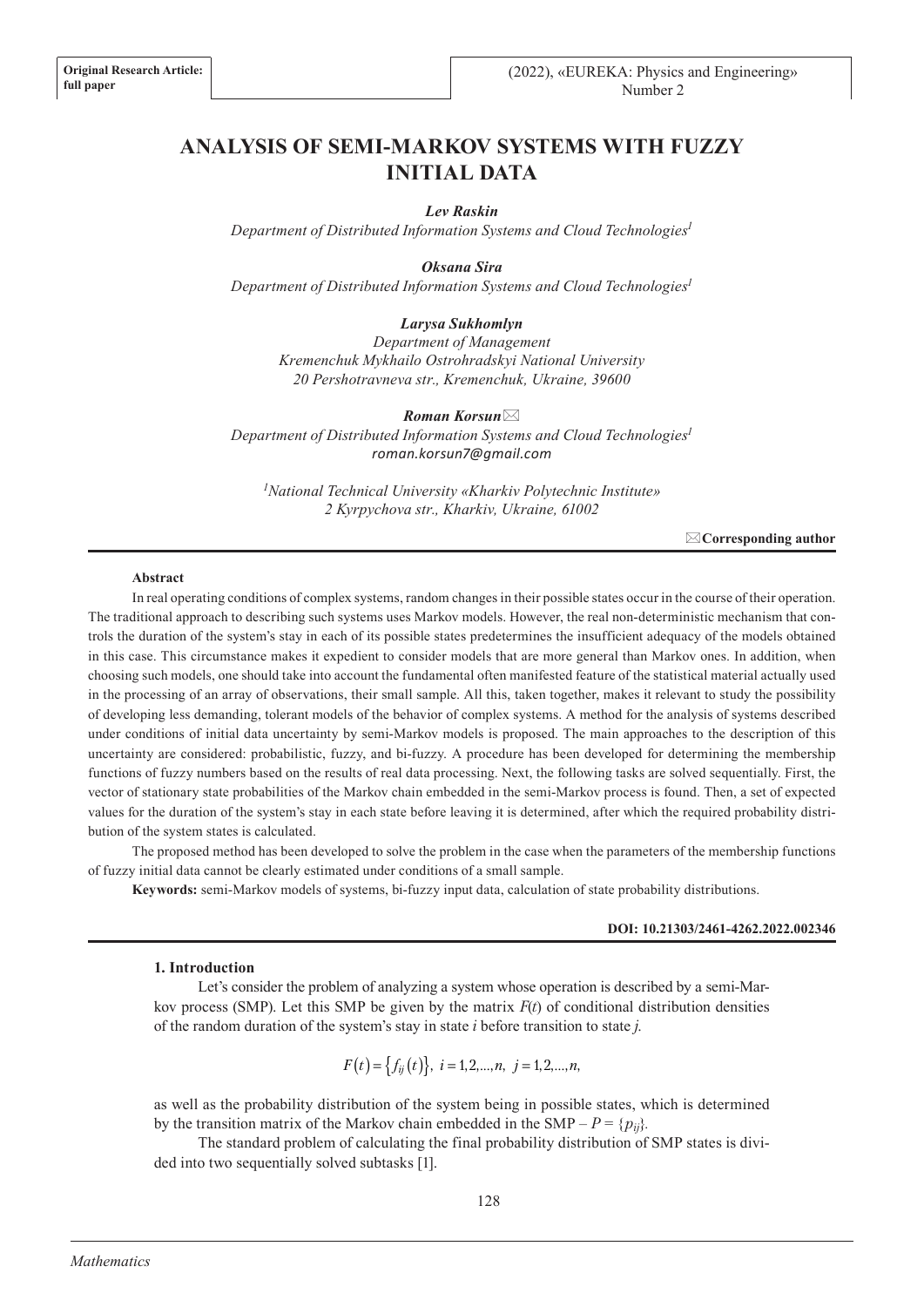Subproblem 1. Calculation of the probability distribution of states for an embedded Markov chain (EMC).

Let's introduce the desired vector  $\pi$  $=$   $(\pi_1, \pi_2, ..., \pi_n)$ , which specifies the final probability distribution of the states of the EMC, which is determined by solving the system of linear algebraic equations (SLAE):

$$
\begin{cases} \pi = \pi P, \\ \sum_{j=1}^{n} \pi_j = 1. \end{cases} (1)
$$

Let the solution of this SLAE be the vector:

$$
\boldsymbol{\pi} = (\pi_1^{(0)}, \pi_2^{(0)}, ..., \pi_n^{(0)})
$$

Subproblem 2. Calculation of the average duration of the process in each of the possible states before leaving for any other state:

$$
\overline{T}_{ij} = \int_{0}^{\infty} t f_{ij}(t) dt, \ i = 1, 2, ..., n, \ j = 1, 2, ..., n,
$$

$$
\overline{T}_{i} = \sum_{j=1}^{n} p_{ij} \overline{T}_{ij}, \ i = 1, 2, ..., n, \ j = 1, 2, ..., n.
$$
 (2)

Let's now introduce the vector  $v = (v_1, v_2, \ldots, v_n)$ , which determines the required probability distribution of the system states. The components of this vector, in accordance with [2–5], are calculated by the formula:

$$
v_j = \frac{\pi_j T_j}{\sum_{j=1}^n \pi_j T_j}, \ i = 1, 2, \dots, n. \tag{3}
$$

The technology for analyzing a system whose behavior is described by the SMP becomes much more complicated under conditions of uncertainty, for example, if the model parameters are not clearly specified [6–8].

# **2. Materials and methods**

Let's briefly analyze the known results. In [9], restrictions on existing approaches to the construction of semi-Markov fuzzy models of systems are considered. A solution is proposed for the problem of finding a stationary probability distribution for a system whose behavior is not clearly defined by a matrix of conditional distribution functions for the duration of the system's stay in states and a matrix of transition probabilities for an embedded Markov chain. However, it is assumed that the fuzzy initial data are given at intervals. The level of adequacy of the resulting solution cannot be assessed, since this level cannot be correctly assessed to describe the initial data and intermediate results. In particular, it is not clear how to interpret the obtained vector of the stationary distribution of states of an embedded Markov chain, in the description of which the set of transition probabilities does not satisfy the normalization conditions.

The same interval approach, which uses the formal replacement of the probabilities of the system states and the time the system spends in the corresponding states by interval fuzzy numbers, is proposed in [10]. The error of the results obtained in this case is not discussed. In [11], the fuzzy values of the system transition probabilities are also displayed in intervals. And here the error of the results is not discussed. In [12], the problem is solved approximately using the Markov approximation of the real process. In [13, 14], the simplest interval model is again adopted to describe the membership function of fuzzy initial data. This approach is motivated, since it allows to reduce the original problem with uncertainty to two boundary particular problems. In the first task, all fuzzy parameters are given by the values of the left boundaries of their fuzziness intervals, and in the second problem, by the values of the right boundaries of these intervals. It is clear that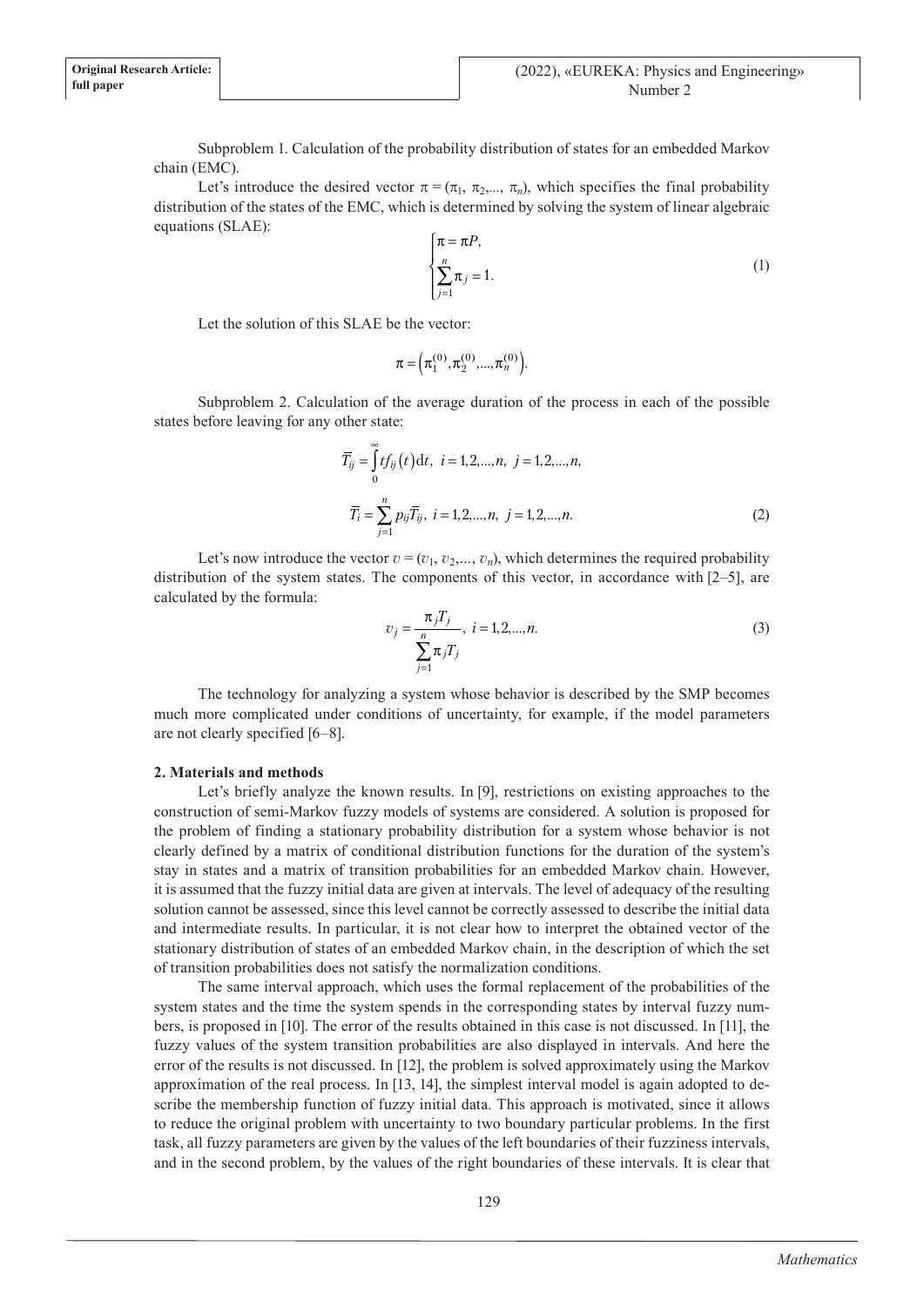such a solution to the original problem with an unpredictable inaccuracy of the result obtained in many situations does not meet the needs of practice. In accordance with this, the goal of the study is formulated – the development of a method for the analysis of semi-Markov systems for fuzzy given initial data. To achieve this goal, it is necessary to solve the following tasks:

1. Development of a methodology for determining membership functions of fuzzy system parameters based on sets of their observed values.

2. Development of a method for calculating the probability distribution of the states of a semi-Markov system, the parameters of which are determined fuzzy.

Let's turn to the consideration of methods for solving the formulated problems.

## **3. Results and discussion**

Let a set of values  $x = (x_1, x_2, ..., x_n)$  of some fuzzy number *x* be given (or experimentally obtained). Let's find the membership function of this number. For definiteness, let's look for this function in the class of triangular numbers of (L–R)-type. In accordance with this, let's introduce:

$$
\mu(x) = \begin{cases}\n0, x < a, \\
\frac{x-a}{b-a}, a \le x < b, \\
\frac{c-x}{c-b}, b \le x \le c, \\
0, x > c.\n\end{cases}
$$
\n(4)

The computational procedure for estimating the parameters of the membership function (4) is divided into three stages.

Stage 1. Calculation of the modal value of the fuzzy number *x*. The desired value is defined as the average value for numbers from the set  $x$ , that is:

$$
b = \frac{1}{n} \sum_{i=1}^{n} x_i.
$$
 (5)

Stage 2. Estimation of the parameters of the left branch of the membership function (4). Since one of the two parameters defining the left branch of function (4) is defined by relation (5), it remains to calculate only the parameter a. Let's solve this problem by the maximum likelihood method.

The equation of the straight line passing through the points  $(a, 0)$  and  $(b, 1)$  and defining the left branch of the required membership function has the form:

$$
f(x) = \frac{(x-a)}{(b-a)}.\tag{6}
$$

Then the likelihood function has the form:

$$
P(x) = \prod_{i=1}^{n} \left( \frac{x_i - a}{b - a} \right), \quad n \ge \arg \max_{k} \{ x_k \le b \}. \tag{7}
$$

In this case, the logarithmic likelihood function is determined by the relation:

$$
L(x) = \lg P(x) = \sum_{i=1}^{n} \lg(x_i - a) - n \lg(b - a).
$$
 (8)

Let's determine the value of a that maximizes (8).

$$
\frac{dL}{da} = -\sum_{i=1}^{n} \frac{1}{x_i - a} + \frac{n}{b - a} = 0.
$$
 (9)

From here let's obtain the equation for calculating *a*:

$$
b - a = \frac{n}{\sum_{i=1}^{n} \frac{1}{x_i - a}}.\tag{10}
$$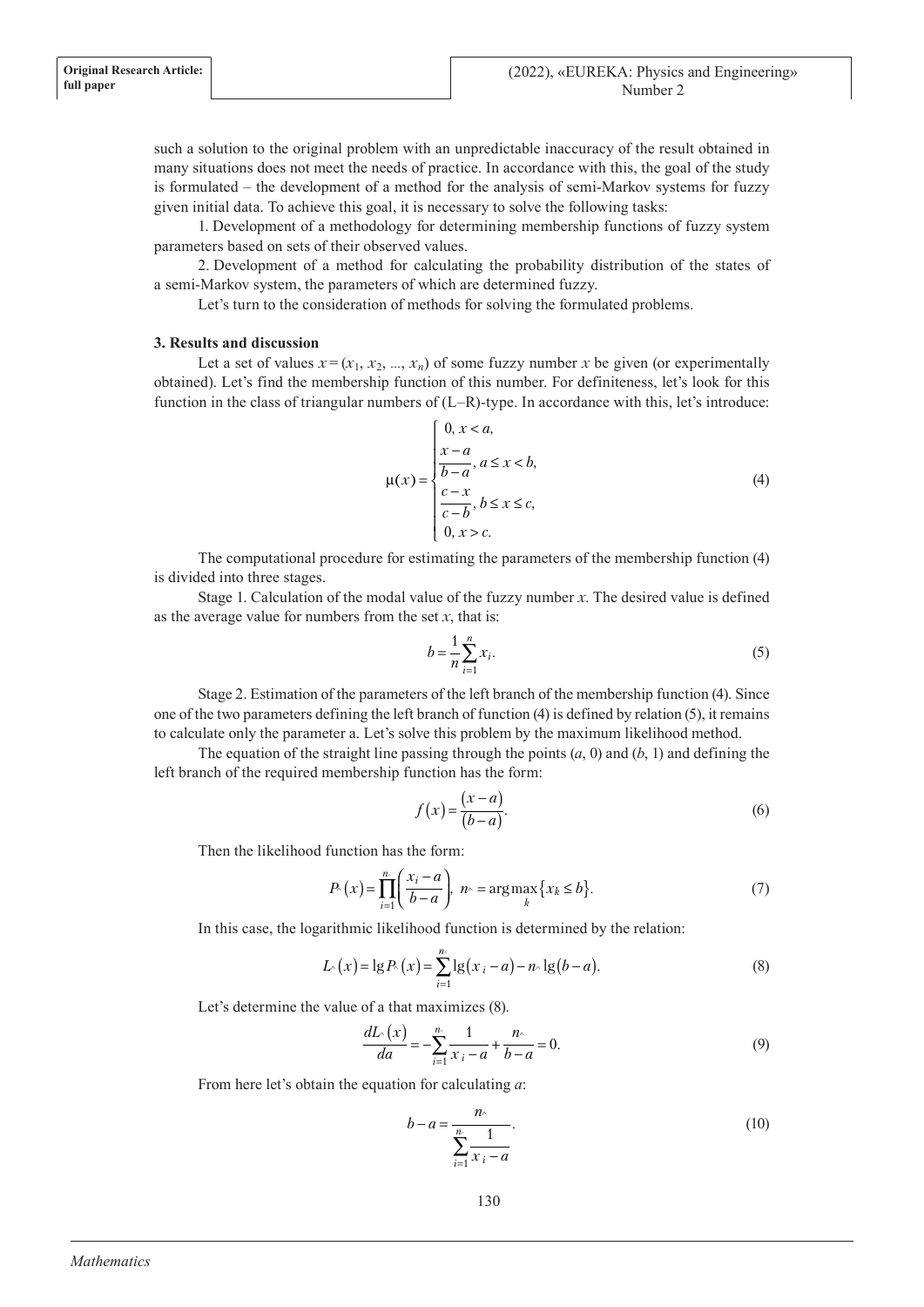**Original Research Article: full paper**

> The obvious difficulties of the analytical solution of the nonlinear equation (10) with respect to a lead to the need to use numerical methods. The construction of equation (10) makes it possible to apply the method of simple iteration to its solution [15]. Equation (10) is transformed into the form:

$$
a = b - \frac{n}{\sum_{i=1}^{n} \frac{1}{x_i - a}} = T_{\sim}(a). \tag{11}
$$

The solution is carried out as follows. In the interval of admissible values  $a \in (0, b)$ , an arbitrary initial  $a_1$  is chosen. Now let's organize an iterative process of the form:

$$
a_{k+1} = T_{\wedge}(a_k), \ k = 1, 2, \dots \tag{12}
$$

where  $a_k$  – the value of a obtained after the *k*-th iteration.

The iterative procedure converges to a stop when the inequality:

$$
|a_{s+1}-a_s|<\varepsilon,
$$

 $\epsilon$  – given small value.

Stage 3. At this stage, the unknown parameter c of the right branch of the membership function (4) is estimated. In this case, the likelihood function is formed:

$$
P_{\lambda} = \prod_{i=n_{\lambda}+1}^{n} \left( \frac{c - x_i}{c - b} \right).
$$
 (13)

The log-likelihood function has the form:

$$
L_n(x) = \lg P_n(x) = \sum_{i=n+1}^n \lg(c - x_i) - (n - n) \lg(c - b).
$$
 (14)

Similarly to the previous one, the value c that maximizes (14) is found by solving the equation:

$$
\sum_{i=n+1}^{n} \frac{1}{c - x_i} - \frac{n - n}{c - b} = 0.
$$
 (15)

Just as before, equation (15), which is nonlinear with respect to  $c$ , is solved by a simple iteration method using the procedure:

$$
c_{k+1} = T_{\Pi}(c_k),\tag{16}
$$

$$
T_{\Pi} = b + \frac{n - n}{\sum_{i=n+1}^{n} \frac{1}{c - x_i}}.
$$
\n(17)

Procedure (17) converges to a stop when the inequality:

$$
\left| c_{s+1} - c_s \right| < \varepsilon.
$$

The obtained estimates  $\leq a, b, c$  of the parameters of the membership function of the number *x* make it possible to calculate an estimate of its expected value. For this purpose, for the membership function (4) of a fuzzy number  $x$ , let's introduce its probabilistic analogue – the conditional distribution density of the number *x* in accordance with the relation:

$$
f(x) = \frac{\mu(x)}{\int_{0}^{\infty} \mu(x) dx}, \quad x \ge 0.
$$
 (18)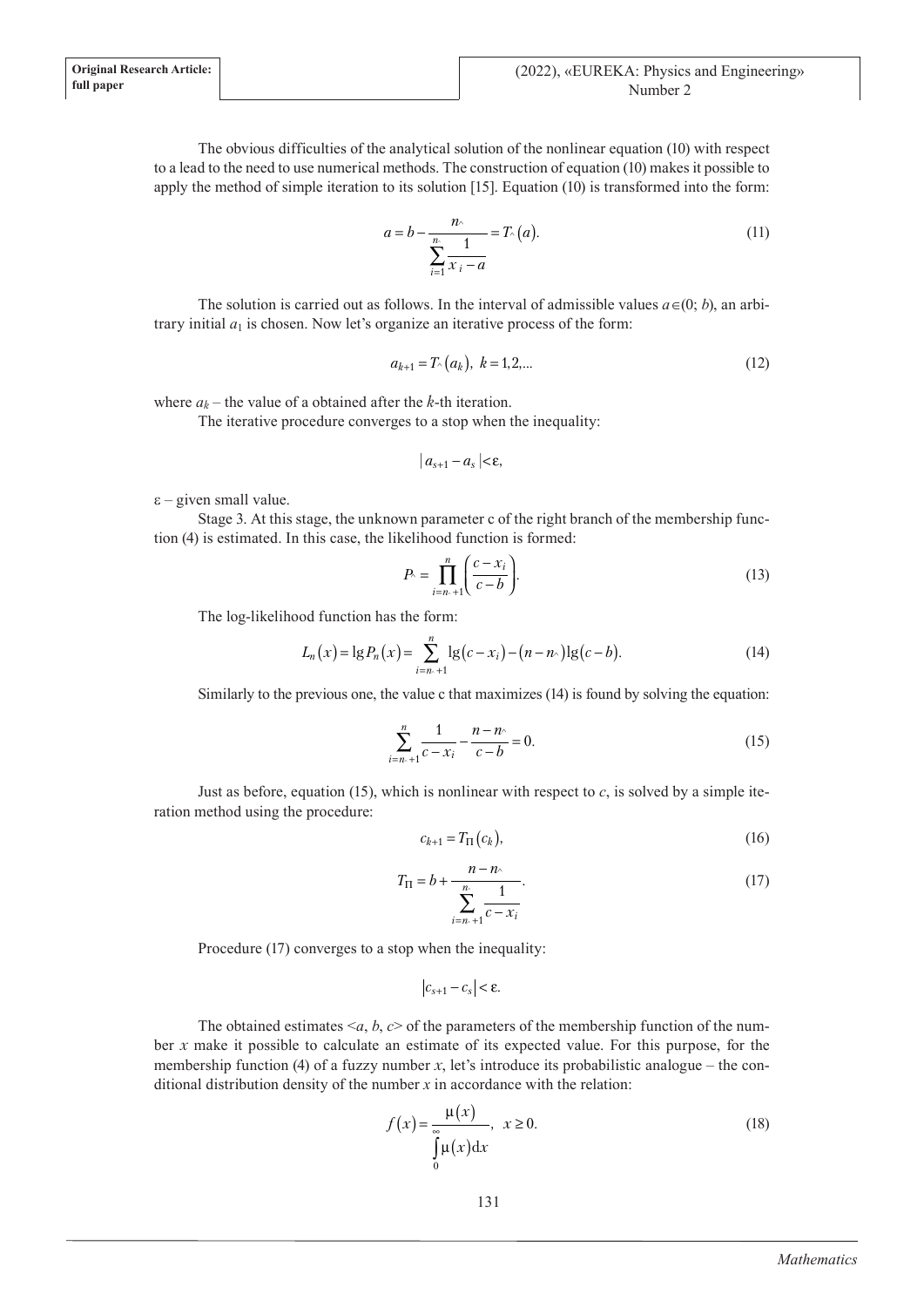It is clear that the function (18) has all the necessary properties of the distribution density: this function is non-negative on the entire real axis and the integral of it over its domain of definition is equal to 1. Let's find this function. First define:

$$
\int_{0}^{\infty} \mu(x) dx = \int_{a}^{b} \frac{x-a}{b-a} dx + \int_{b}^{c} \frac{c-x}{c-b} dx = \frac{1}{b-a} \int_{0}^{b-a} u du + \frac{1}{c-b} \int_{0}^{c-b} v dv = \frac{b-a}{2} + \frac{c-b}{2} = \frac{c-a}{2}.
$$
 (19)

The resulting relation (19) corresponds to the standard formula for calculating the area of a triangle with a base (*c-a*) and a height equal to one. Then:

$$
f(x) = \begin{cases} \frac{2(x-a)}{(b-a)(c-a)}, a \le x < b, \\ \frac{2(c-x)}{(c-b)(c-a)}, b \le x \le c. \end{cases}
$$
 (20)

Wherein:

$$
\int_{a}^{c} f(x) dx = \frac{2}{(b-a)(c-a)} \int_{a}^{b} (x-a) da + \frac{2}{(c-b)(c-a)} = \int_{b}^{c} (c-x) dx = \frac{b-a}{c-a} + \frac{c-b}{c-a} = 1,
$$
 (21)

which is what was required.

Now, in accordance with the rules of probability theory, let's determine the expected value for x. There is:

$$
\overline{x} = \int_{a}^{c} xf(x) dx = \frac{2}{(b-a)(c-a)} \int_{a}^{b} x(x-a) dx + \frac{2}{(c-b)(c-a)} \int_{b}^{c} x(c-x) dx =
$$
\n
$$
= \frac{2}{(b-a)(c-a)} \left[ \int_{a}^{b} x^{2} dx + a \int_{a}^{b} x dx \right] + \frac{2}{(c-b)(c-a)} \left[ -\int_{b}^{c} x^{2} dx + a \int_{b}^{c} x dx \right] =
$$
\n
$$
= \frac{(b^{3}-a^{3})2}{3(b-a)(c-a)} - \frac{2a(b^{2}-a^{2})}{2(b-a)(c-a)} - \frac{(c^{3}-b^{3})2}{3(c-b)(c-a)} + \frac{2c(c^{2}-b^{2})}{2(c-b)(c-a)} =
$$
\n
$$
= \frac{2(b^{2}+ab+a^{2})}{3(c-a)} - \frac{ab+a^{2}}{c-a} - \frac{2(c^{2}+bc+b^{2})}{3(c-a)} + \frac{c^{2}+bc}{c-a} =
$$
\n
$$
= \frac{1}{3(c-a)} (2b^{2}+2ab+2a^{2}-3ab+3a^{2}-2c^{2}+2bc+2b^{2}+3c^{2}+3bc) =
$$
\n
$$
= \frac{(c^{2}+bc)-(ab+a^{2})}{3(c-a)} = \frac{c^{2}-a^{2}+bc-ab}{3(c-a)} = \frac{a+b+c}{3}.
$$
\n(22)

Thus, the first of the tasks set has been solved. Let's move on to the second problem.

The technique considered above for each pair  $(i, j)$  of states specifies the technology for the appropriate processing of the results of observations of the duration of stay in state *i* before transition to *j*. As a result of this processing, let's obtain a matrix of estimates  $\overline{T} = (\overline{T}_{ij})$  of the expected values of the duration of stay in each state before leaving for each of the possible states. Let's use this matrix to calculate the expected values for the system to stay in each of their states before leaving for any other states according to the formula:

$$
\overline{T} = \sum_{j=1}^{n} \overline{T}_{ij}, \ i = 1, 2, ..., n. \tag{23}
$$

Let's now calculate the estimates of the transition probabilities. For a pair  $(i, j)$  of states, the number of corresponding transitions  $S_{ij}$  is fixed. The resulting set  $\{S_{ij}\}\$ is used to calculate estimates of transition probabilities: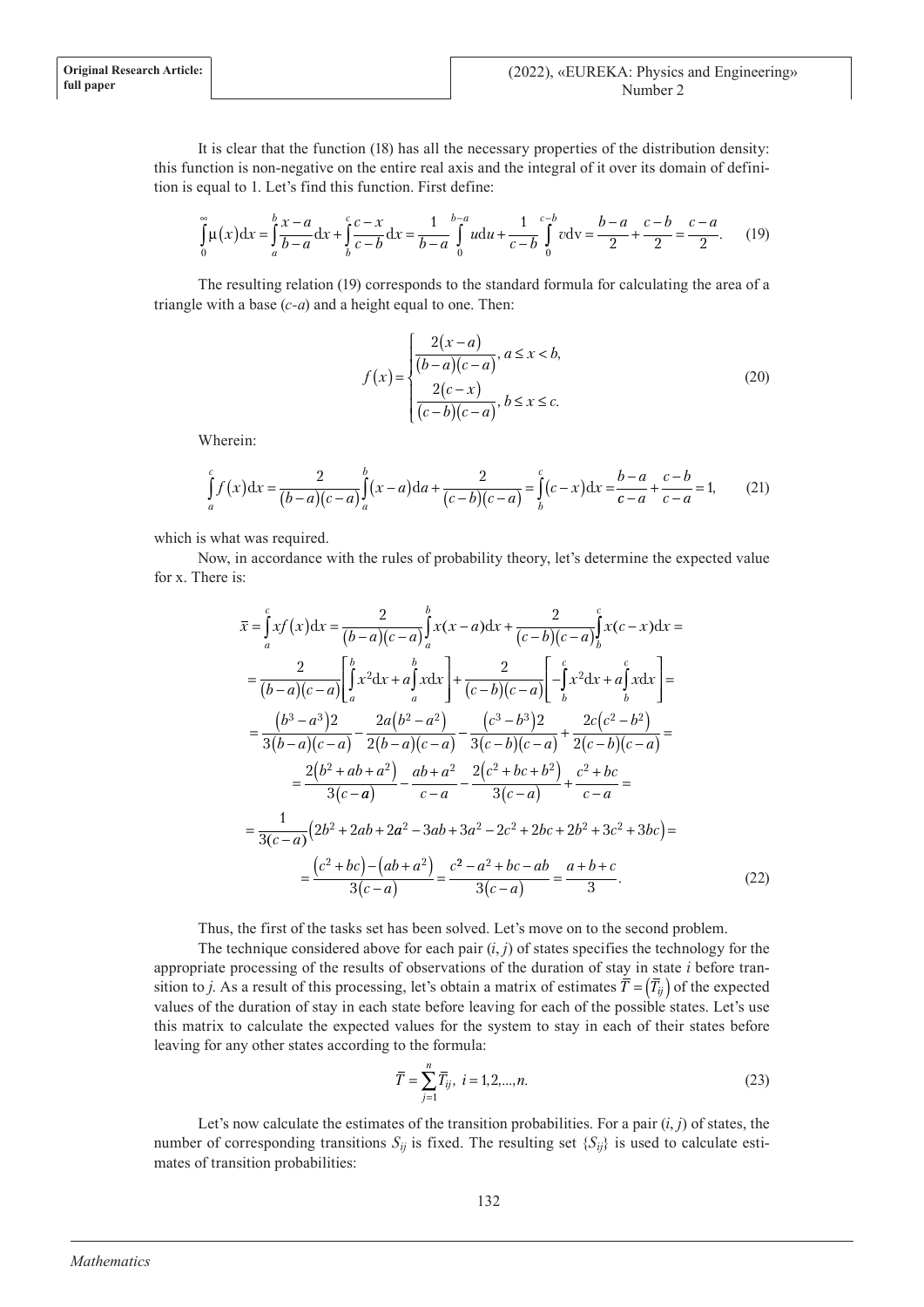$$
\hat{P}_{ij} = \frac{S_{ij}}{\sum_{j=1}^{n} S_{ij}}, \quad i = 1, 2, \dots, n, \quad j = 1, 2, \dots, n. \tag{24}
$$

In this case, of course, the equality:

$$
\sum_{i=1}^{n} \sum_{j=1}^{n} \widehat{P}_{ij} = 1.
$$

Using the resulting matrix  $P = (P_{ij})$ , let's calculate the distribution of the final state probabilities for the nested Markov chain:

 $\pi = \pi P$ .

Let's finally calculate the required stationary probability distribution of the states of the system. This distribution, using  $\pi = (\pi_1, \pi_2, ..., \pi_n)$ ,  $\overline{T} = (\overline{T_1}, \overline{T_2}, ..., \overline{T_n})$ , is found by the formulas:

$$
P_i = \frac{\pi_i \overline{T_i}}{\sum_{i=1}^n \pi_i \overline{T_i}}, \quad i = 1, 2, ..., n. \tag{25}
$$

The resulting distribution is a set of point estimates of the probabilities of the system states that satisfy the normalization condition. Thus, the second task of the study is solved.

Note that the simplicity of the model used to describe the core element of the technique – the transition mechanism in the form of an (L–R)-type membership function – does not compensate for its fundamental drawback – the obvious low adequacy. A natural effective possibility to improve the adequacy of the model is to take into account the real variability of the operating conditions of the systems. The resulting inhomogeneity of the initial data can be reliably detected and adequately described using the division of the process of processing the initial data into a certain number of independent sessions. Let at the same time, as a result of processing the sequence  $S = 1, 2, ..., r$  of observation sessions using the proposed methodology for a pair of states (*i*, *j*), the corresponding sequence of membership functions  $\mu(T_{ii})$  of the fuzzy duration of the system's stay in *i* before transition to *j*. This sequence is described by the sets  $\Phi_m(T_{ii})$ . Let's choose a set  $\Phi_m(T_{ii})$ . It is clear that it is natural to consider each number from this set  $\Phi_m(T_{ij}) = \left\{ m_{T_{ij}}^{(1)}, m_{T_{ij}}^{(2)}, ..., m_{T_{ij}}^{(r)} \right\}$  as the result of observing the modal value of the fuzzy number  $T_{ij}$  in the corresponding session. The totality of these observations can be used to determine the membership function of this fuzzy number  $T_{ij}$  with the implementation of the proposed methodology (4) (17). As a result of processing the set  $\Phi_m(T_{ij})$ , the set  $\langle m_m, \alpha_m, \beta_m \rangle$  will be obtained. Here, for simplicity, the indices  $(i, j)$  corresponding to the selected pair of states are omitted. The above reasoning regarding the modal values of the observed fuzzy numbers *Tij* can be repeated without changes for the values of the left and right fuzziness coefficients of the numbers  $T_{ij}$  after which there are the sets:

$$
\Phi_{\alpha}(T_{ij}) = \left\{ \alpha_{T_{ij}}^{(1)}, \alpha_{T_{ij}}^{(2)}, ..., \alpha_{T_{ij}}^{(r)} \right\}, \ \Phi_{\beta}(T_{ij}) = \left\{ \beta_{T_{ij}}^{(1)}, \beta_{T_{ij}}^{(2)}, ..., \beta_{T_{ij}}^{(r)} \right\}.
$$

As a result of processing these sets, let's obtain the sets  $\langle m_\alpha, \alpha_\alpha, \beta_\alpha \rangle$ ,  $\langle m_\beta, \alpha_\beta, \beta_\beta \rangle$ .

Thus, each fuzzy number  $T_{ij}$ ,  $i=1, 2, ..., n, j=1, 2, ..., n$ , the parameters of the membership function of which are themselves described fuzzy, is converted into the corresponding bi-fuzzy number. Let's consider the method of practical use of the obtained much more informative description of the membership functions of fuzzy durations of the system's stay in each of its possible states.

Let's formulate the corresponding problem. So, as a result of preliminary processing of the entire set of observations of the process of the system functioning, for each pair of states  $(i, j)$ , the membership function  $\mu_m(T_{ij})$  of a fuzzy number (L–R)-type, represented by the set  $\langle m_{T_i}, \alpha_{T_i}, \beta_{T_i} \rangle$ . Further processing of the initial array of observations divided into groups provides the possibility of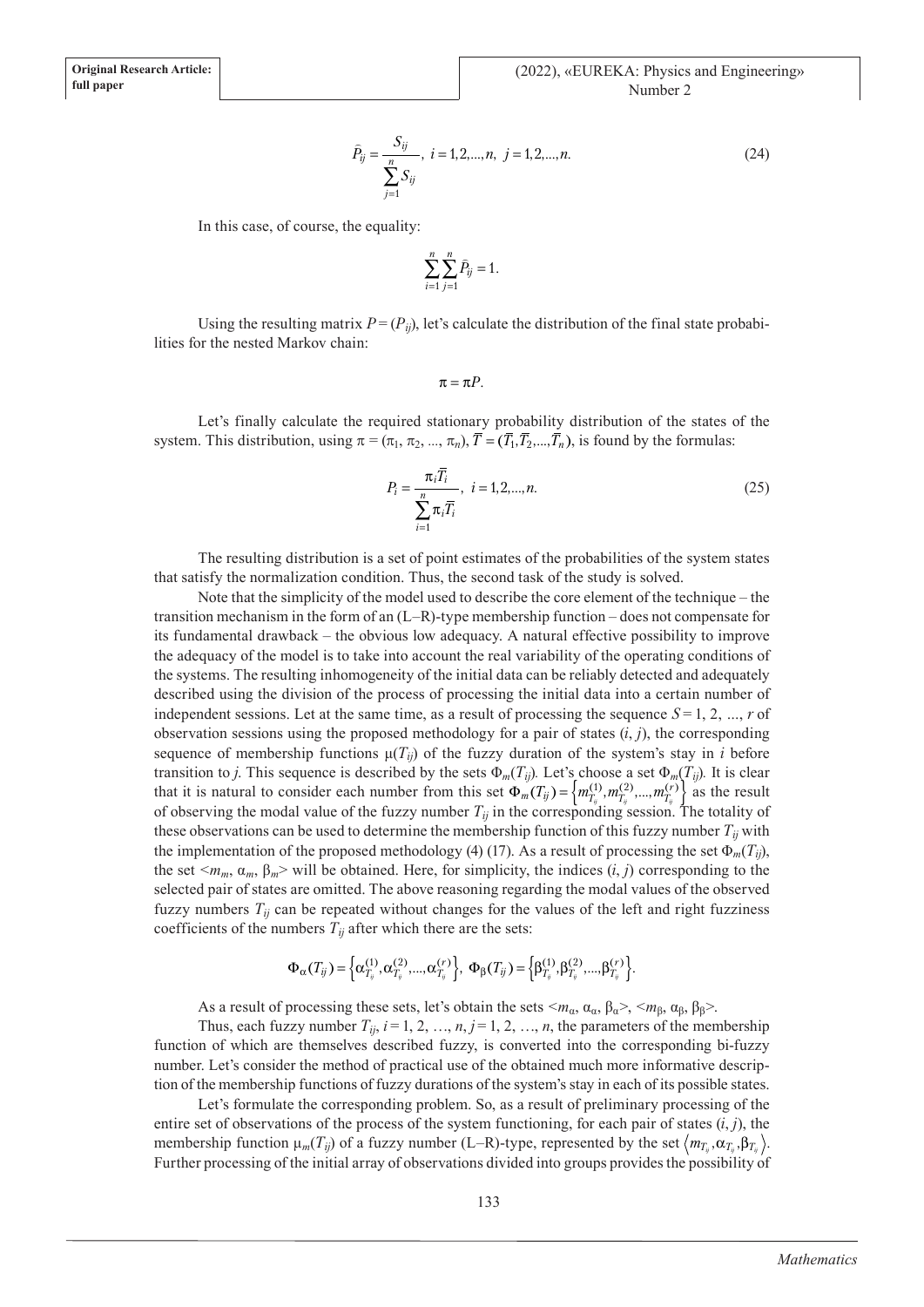obtaining a more accurate description of the duration of the system's stay in state *i* before transition to state *j*. At the same time, the fuzzy parameters  $\langle m_{T_i}, \alpha_{T_i}, \beta_{T_i} \rangle$  of the membership function  $\mu_m(T_{ij})$ of the fuzzy number  $T_{ij}$ , in accordance with the technology of their representation in the form of (L–R)-type numbers, are described by the sets  $\langle m_{m_{T_{ij}}}$ , α $_{m_{T_{ij}}}$ , β $_{m_{T_{ij}}}$ ,  $\langle m_{\alpha_{T_{ij}}}$ , β $_{\alpha_{\alpha_{T_{ij}}}$ , β $_{\alpha_{T_{ij}}}$ ,  $\langle m_{\beta_{T_{ij}}}$ , β $_{\beta_{T_{ij}}}$ , β $_{\beta_{T_{ij}}}$ , Based on this more accurate description of the fuzzy numbers  $T_{ij}$ , let's obtain a more accurate representation of the required probability distribution of the system states. In this case, relations (23), (25), which were used earlier in calculating this distribution, must be modernized taking into account the bi-fuzzy character of the numbers *Tij*.

Let's introduce two bi-fuzzy numbers  $x_1$  and  $x_2$  with membership functions:

$$
\mu(x_1) = \langle m_1, \alpha_1, \beta_1 \rangle, \ \mu(x_2) = \langle m_2, \alpha_2, \beta_2 \rangle. \tag{26}
$$

Let's describe the fuzzy parameters of these membership functions with our own membership functions:

$$
\mu(m_1) = \langle m_{m_1}, \alpha_{m_1}, \beta_{m_1} \rangle; \ \mu(\alpha_1) = \langle m_{\alpha_1}, \alpha_{\alpha_1}, \beta_{\alpha_1} \rangle; \ \mu(\beta_1) = \langle m_{\beta_1}, \alpha_{\beta_1}, \beta_{\beta_1} \rangle; \tag{27}
$$

$$
\mu(m_2) = \langle m_{m_2}, \alpha_{m_2}, \beta_{m_2} \rangle; \ \mu(\alpha_2) = \langle m_{\alpha_2}, \alpha_{\alpha_2}, \beta_{\alpha_2} \rangle; \ \mu(\beta_2) = \langle m_{\beta_2}, \alpha_{\beta_2}, \beta_{\beta_2} \rangle.
$$
 (28)

The rules for performing operations on bi-fuzzy numbers are based on the corresponding rules for fuzzy numbers [10]. These rules for a pair of fuzzy numbers  $x_1$  and  $x_2$ , represented by (26), have the following form.

$$
\mu(x_1 + x_2) = \langle m, \alpha, \beta \rangle, \quad m = m_1 + m_2, \quad \alpha = \alpha_1 + \alpha_2, \quad \beta = \beta_1 + \beta_2; \tag{29}
$$

$$
\mu(x_1 - x_2) = \langle m, \alpha, \beta \rangle, \ m = m_1 - m_2, \ \alpha = \alpha_1 - \alpha_2, \ \beta = \beta_1 - \beta_2; \tag{30}
$$

$$
\mu(x_1x_2) = \langle m, \alpha, \beta \rangle, \quad m = m_1m_2, \quad \alpha = m_1\alpha_2 + m_2\alpha_1 - \alpha_1\alpha_2, \quad \beta = m_1\beta_2 + m_2\beta_1 + \beta_1\beta_2; \tag{31}
$$

$$
\mu(x_1 / x_2) = \langle m, \alpha, \beta \rangle, \ \ m = m_1 / m_2, \ \alpha = \frac{m_2 \alpha_1 + m_1 \beta_2}{m_2 (m_2 + \beta_2)}, \ \beta = \frac{m_1 \alpha_2 + m_2 \beta_1}{m_2 (m_2 - \alpha_2)}.
$$
 (32)

To implement relations (23) and (25) with bi-fuzzy arguments, it is necessary to perform the operations of adding bi-fuzzy numbers, multiplying a bi-fuzzy number by a scalar, and dividing bifuzzy numbers. Let's use relations (29) (32) to describe the necessary operations on bi-fuzzy numbers.

Addition. In accordance with (29), taking into account (27), (28), let's find the parameters of the membership functions of numbers  $m_1 + m_2$ ,  $\alpha_1 + \alpha_2$ ,  $\beta_1 + \beta_2$ .

$$
m = m_1 + m_2 = \langle m_{m_1} + m_{m_2}, \alpha_{m_1} + \alpha_{m_2}, \beta_{m_1} + \beta_{m_2} \rangle,
$$
  
\n
$$
\alpha = \alpha_1 + \alpha_2 = \langle m_{\alpha_1} + m_{\alpha_2}, \alpha_{\alpha_1} + \alpha_{\alpha_2}, \beta_{\alpha_1} + \beta_{\alpha_2} \rangle,
$$
  
\n
$$
\beta = \beta_1 + \beta_2 = \langle m_{\beta_1} + m_{\beta_2}, \alpha_{\beta_1} + \alpha_{\beta_2}, \beta_{\beta_1} + \beta_{\beta_2} \rangle.
$$
\n(33)

Multiplication. In accordance with (31), the parameters of the membership function of the fuzzy number  $x_1x_2$ , taking into account the fuzziness of the parameters of the membership function of each of the factors determined by (27), (28), is calculated by sequentially calculating the membership functions of the following products of fuzzy numbers  $m_1m_2$ ,  $m_1a_1$ ,  $m_1a_1$ ,  $a_1a_2$ ,  $m_1\beta_2$ ,  $m_2\beta_1$ ,  $\beta_1\beta_2$ . The corresponding relations have the form [16, 17]:

$$
m_1m_2 = \langle m_{m_1}m_{m_2}; m_{m_1}\alpha_{m_2} + m_{m_2}\alpha_{m_1} - \alpha_{m_1}\alpha_{m_2}; m_{m_1}\beta_{m_2} + m_{m_2}\beta_{m_1} + \beta_{m_1}\beta_{m_2}\rangle;
$$
  

$$
m_1\alpha_2 = \langle m_{m_1}m_{\alpha_2}; m_{m_1}\alpha_{\alpha_2} + m_{\alpha_2}\alpha_{m_1} - \alpha_{m_1}\alpha_{\alpha_2}; m_{m_1}\beta_{\alpha_2} + m_{\alpha_2}\beta_{m_1} + \beta_{m_1}\beta_{\alpha_2}\rangle;
$$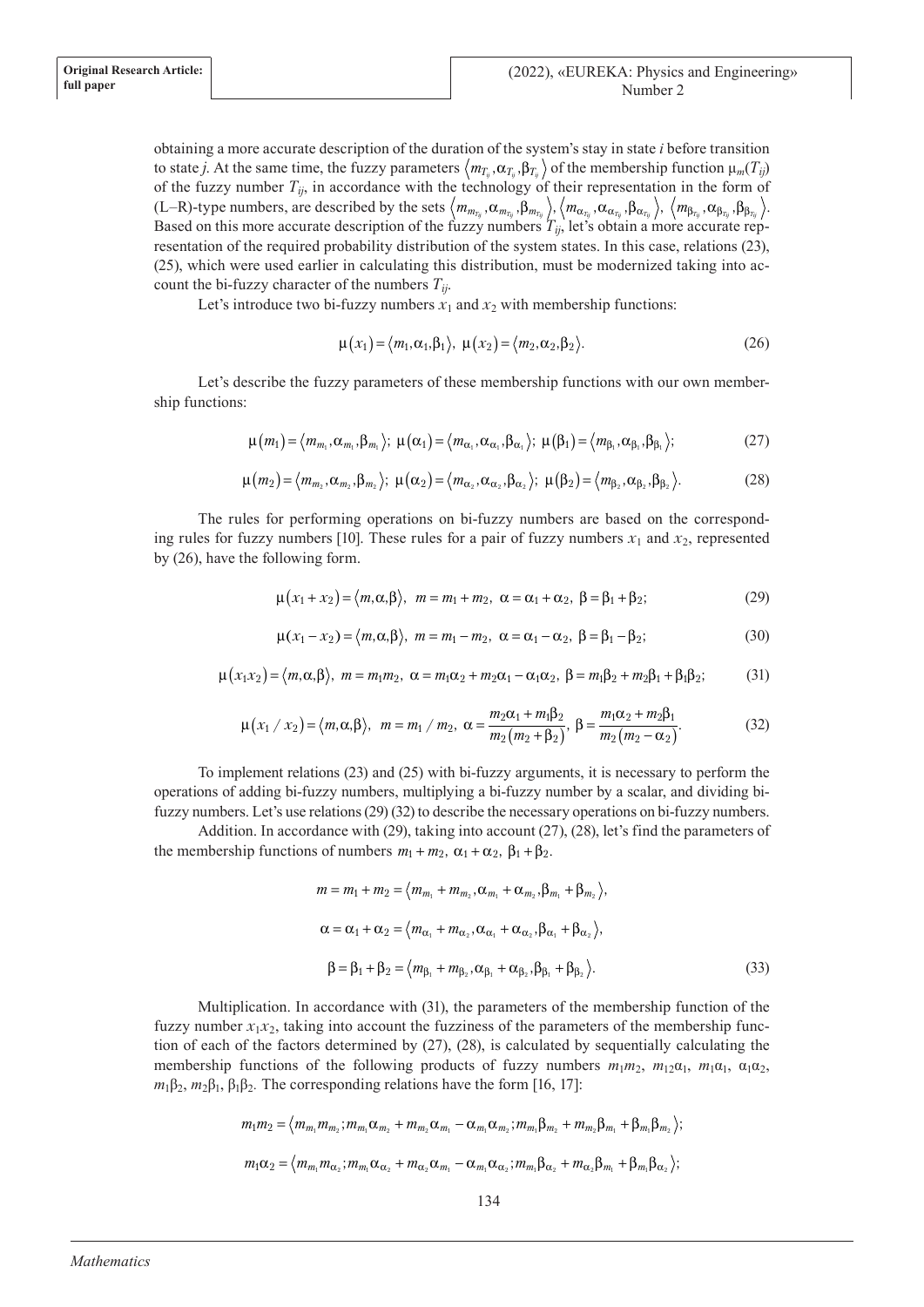$$
m_{2}\alpha_{1} = \langle m_{m_{2}}m_{\alpha_{1}}; m_{m_{2}}\alpha_{\alpha_{1}} + m_{\alpha_{1}}\alpha_{m_{2}} - \alpha_{m_{2}}\alpha_{\alpha_{1}}; m_{m_{2}}\beta_{\alpha_{1}} + m_{\alpha_{1}}\beta_{m_{2}} + \beta_{m_{2}}\beta_{\alpha_{1}} \rangle;
$$
  
\n
$$
\alpha_{1}\alpha_{2} = \langle m_{\alpha_{1}}m_{\alpha_{2}}; m_{\alpha_{1}}\alpha_{\alpha_{2}} + m_{\alpha_{2}}\alpha_{\alpha_{1}} - \alpha_{\alpha_{1}}\alpha_{\alpha_{2}}; m_{\alpha_{1}}\beta_{\alpha_{2}} + m_{\alpha_{2}}\beta_{\alpha_{1}} + \beta_{\alpha_{1}}\beta_{\alpha_{2}} \rangle;
$$
  
\n
$$
m_{1}\beta_{2} = \langle m_{m_{1}}m_{\beta_{2}}; m_{m_{1}}\alpha_{\beta_{2}} + m_{\beta_{2}}\alpha_{m_{1}} - \alpha_{m_{1}}\alpha_{\beta_{2}}; m_{m_{1}}\beta_{\beta_{2}} + m_{\beta_{2}}\beta_{m_{1}} + \beta_{m_{1}}\beta_{\beta_{2}} \rangle;
$$
  
\n
$$
m_{2}\beta_{1} = \langle m_{m_{2}}m_{\beta_{1}}; m_{m_{2}}\alpha_{\beta_{1}} + m_{\beta_{1}}\alpha_{m_{2}} - \alpha_{m_{2}}\alpha_{\beta_{1}}; m_{m_{2}}\beta_{\beta_{1}} + m_{\beta_{1}}\beta_{m_{2}} + \beta_{m_{2}}\beta_{\beta_{1}} \rangle;
$$
  
\n
$$
\beta_{1}\beta_{2} = \langle m_{\beta_{1}}m_{\beta_{2}}; m_{\beta_{1}}\alpha_{\beta_{2}} + m_{\beta_{2}}\alpha_{\beta_{1}} - \alpha_{\beta_{1}}\alpha_{\beta_{2}}; m_{\beta_{1}}\beta_{\beta_{2}} + m_{\beta_{2}}\beta_{\beta_{1}} + \beta_{\beta_{1}}\beta_{\beta_{2}} \rangle.
$$

If one of the factors is a scalar, then these formulas are simplified. Let  $x<sub>2</sub>$  be a scalar described in terms of fuzzy mathematics as follows:

$$
\mu(x_2) = \langle m_2, \alpha_2, \beta_2 \rangle = \langle m_2, 0, 0 \rangle.
$$

At the same time, of course,

$$
m_2 = m_{m_2}, \ \alpha_{m_2} = \beta_{m_2} = m_{\alpha_2} = \alpha_{\alpha_2} = \beta_{\alpha_2} = m_{\beta_2} = \alpha_{\beta_2} = \beta_{\beta_2} = 0.
$$

Then:

$$
m_1 m_2 = \langle m_{m_1} m_{m_2}, m_{m_2} \alpha_{m_1}, m_{m_2} \beta_{m_1} \rangle,
$$
  
\n
$$
m_2 \alpha_1 = \langle m_{m_2} m_{\alpha_1}, m_{m_2} \alpha_{\alpha_1}, m_{m_2} \beta_{\alpha_1} \rangle,
$$
  
\n
$$
m_2 \beta_1 = \langle m_{m_2} m_{\beta_1}, m_{m_2} \alpha_{\beta_1}, m_{m_2} \beta_{\beta_1} \rangle.
$$
\n(34)

Division. In accordance with (32), the parameters of the membership function of the fuzzy number  $x_1/x_2$ , taking into account the fuzziness of the operands, the membership functions of which are given by (27), (28), are determined by the results of calculating the membership functions of the following fuzzy numbers:  $m_1/m_2$ ,  $m_1\alpha_2$ ,  $m_2\alpha_1$ ,  $m_1\beta_2$ ,  $m_2\beta_1$ ,  $m_1\alpha_2+m_2\beta_1$ ,  $m_2(m_2-\alpha_2)$ ,

$$
\frac{m_2\alpha_1+m_1\beta_2}{m_2(m_2+\beta_2)},\,\frac{m_1\alpha_2+m_2\beta_1}{m_2(m_2-\alpha_2)}.
$$

Let's obtain the corresponding ratios. The formula for calculating the parameters of the membership function of a fuzzy number  $m_1/m_2$  can easily be written if the modal values of the fuzzy components are substituted into the general relation (32). In doing so, let's obtain:

$$
\frac{m_1}{m_2} = \left\langle \frac{m_{m_1}}{m_{m_2}}; \frac{m_{m_2} \cdot \alpha_{m_1} + m_{m_1} \cdot \beta_{m_2}}{m_{m_2} (m_{m_2} + \beta_{m_2})}; \frac{m_{m_1} \cdot \alpha_{m_2} + m_{m_2} \cdot \beta_{m_1}}{m_{m_2} (m_{m_2} - \alpha_{m_2})} \right\rangle.
$$

Relationships for calculating the parameters of the membership function of fuzzy numbers *m*<sub>1</sub>α<sub>2</sub>, *m*<sub>1</sub>α<sub>2</sub>, *m*<sub>2</sub>α<sub>1</sub>, *m*<sub>1</sub>β<sub>2</sub>, *m*<sub>2</sub>β<sub>1</sub> were obtained earlier in (13), (14), (16), (17). Next:

 $m_{m_n}\beta_{\alpha} + m_{\alpha} \beta_{m_2} + m_{\alpha} \beta_{m_3} + \beta_{m} \beta_{\alpha} + m_{m} \beta_{\beta} + m_{\beta} \beta_{m} + \beta_{m} \beta_{\beta} >$ 

$$
m_2 + \beta_2 =
$$

 $m_2(m_2 + \beta_2) =$ 

$$
m_{m_1} (\beta_{m_2} + \beta_{\beta_2}) + (m_{m_2} + m_{\beta_2}) \beta_{m_2} + \beta_{m_2} (\beta_{m_2} + \beta_{\beta_2}) >
$$
  

$$
m_1 \alpha_2 + m_2 \beta_1 \le m_{m_1} m_{\alpha_2} + m_{m_2} m_{\beta_1};
$$

$$
m_{m_1}\alpha_{\alpha_2} + m_{\alpha_2}\alpha_{m_1} - \alpha_{m_1}\alpha_{\alpha_2} + m_{m_2}\alpha_{\beta_1} + m_{\beta_1}\alpha_{m_2} - \alpha_{m_2}\alpha_{\beta_1};
$$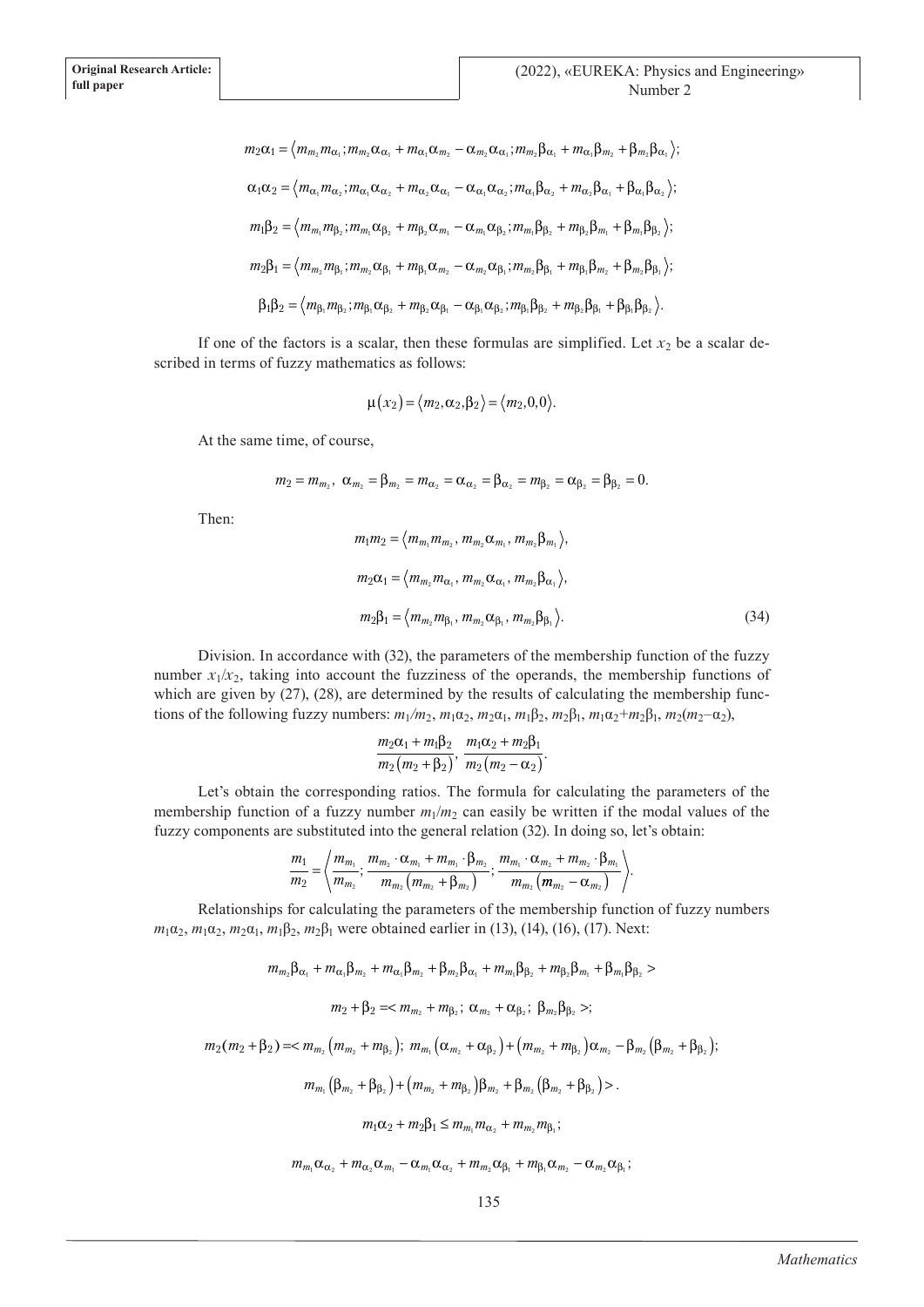$m_m \beta_{\alpha} + m_m \beta_m + \beta_m \beta_{\alpha} + m_m \beta_{\beta} + m_{\beta} \beta_m + \beta_m \beta_{\beta}$  $m_2 - \alpha_2 =  $m_{m_2} - m_{\alpha_2}$ ;  $\alpha_{m_2} + \beta_{\alpha_2}$ ;  $\beta_{m_2} + \alpha_{\alpha_2}$  >;$  $m_2(m_2 - \alpha_2) = < m_{m_2}(m_{m_2} - m_{\alpha_2});$  $m_{m_2}(\alpha_{m_2}+\beta_{\alpha_2})+(m_{m_2}-m_{\alpha_2})\alpha_{m_2}-\alpha_{m_2}(\alpha_{m_2}+\beta_{\alpha_2});$  $m_{m_2} (\beta_{m_2} + \alpha_{\alpha_2}) + (m_{m_2} - m_{\alpha_2}) \beta_{m_2} + \beta_{m_2} (\beta_{m_2} + \beta_{\beta_2})$ 

The obtained relations define the formulas that determine the numerator and denominator of the expressions for the fuzziness coefficients in (32). Now there is a possibility of direct calculation using analogues of formulas (23) and (25) of the distribution of the final probabilities of the system, taking into account the binarity of the initial data.

It is clear that the introduction of uncertainty models based on second-order fuzzy numbers into the system analysis procedure increases the adequacy of these models. Consider the simplest example that confirms this conclusion.

Let a semi-Markov recoverable system have two possible states:

 $-E_0$  – the system is working;

 $-E_1$  – the system is recovering from a failure.

Let's analyze this system using a probabilistic model of its functioning. Let's introduce a set of independent distribution functions for the duration of the system's stay in its possible states before leaving:

 $-Q_{01}(t) = F_0(t)$  – distribution law of the interval between failures,

 $-Q_{10}(t) = F_1(t)$  – the law of distribution of recovery time.

Wherein  $P_{01}(t) = Q_{01}(t)$  – the probability of the system transition from state  $E_0$  to state  $E_1$ in time *t*,  $P_{01}(\infty) = 1$ .

 $P_{10}(t) = Q_{10}(t)$  – the probability of the system transition from state  $E_1$  to state  $E_0$  in time *t*,  $P_{10}(\infty) = 1$ .

Then  $P = \left($ ľ  $\overline{1}$  $\begin{pmatrix} 0 & 1 \\ 1 & 0 \end{pmatrix}$  – the transition probability matrix for the nested Markov chain describing the behavior of the system.

Let's introduce further  $F_{01}(t) = P_{01}(t) = F_0(t)$  – the distribution function of the duration of stay in  $E_0$  before leaving for  $E_1$ ,  $f_{01}(t) = dF_{01}(t)/dt$  – the distribution density of the duration of stay in  $E_0$  before leaving for  $E_1$ .

 $F_{10}(t) = P_{10}(t) = F_1(t)$  – the distribution function of the duration of stay in  $E_1$  before leaving for  $E_0$ ,  $f_{10}(t) = dF_{10}(t)/dt$  – the distribution density of the duration of stay in  $E_1$  before leaving for  $E_0$ .

To analyze the system, let's use the mathematical apparatus of interval-transitional probabilities. For this purpose, let's introduce.

 $\varphi_{ii}(t)$  – the conditional probability that at time *t* the system is in state *j* if at time  $t = 0$  it was in state *i*. This probability is called interval transition. The set of interval transition probabilities satisfies the system of integral equations.

> $\varphi_{ij}(t) = \delta_{ij}\psi_i(t) + \sum P_{ik} |f_{ik}(\tau)\varphi_{ik}(t-\tau)d\tau$ *k E k i ik ik t*  $(t) = \delta_{ij} \Psi_i(t) + \sum P_{ik} | f_{ik}(\tau) \varphi_{ik}(t-\tau) d\tau,$ ∈ ≠  $\sum_{k\in E} P_{ik} \int_{0} f_{ik}(\tau) \varphi_{ik}(t-\tau) \mathrm{d}$ (35)

 $E$  – set of possible states:

$$
\psi_i(t) = 1 - F_i(t), \ F_i(t) = \sum_{\substack{j \in E \\ j \neq i}} P_{ij} F_{ij}(t). \tag{36}
$$

The system of equations (35) is solved using the Laplace transform. In doing so, let's obtain:

$$
\varphi_{ij}^*(s) = \delta_{ij} \psi_i^*(s) + \sum_{\substack{k \in E \\ k \neq i}} P_{ik} f_{ik}^*(s) \varphi_{ik}^*(s).
$$
 (37)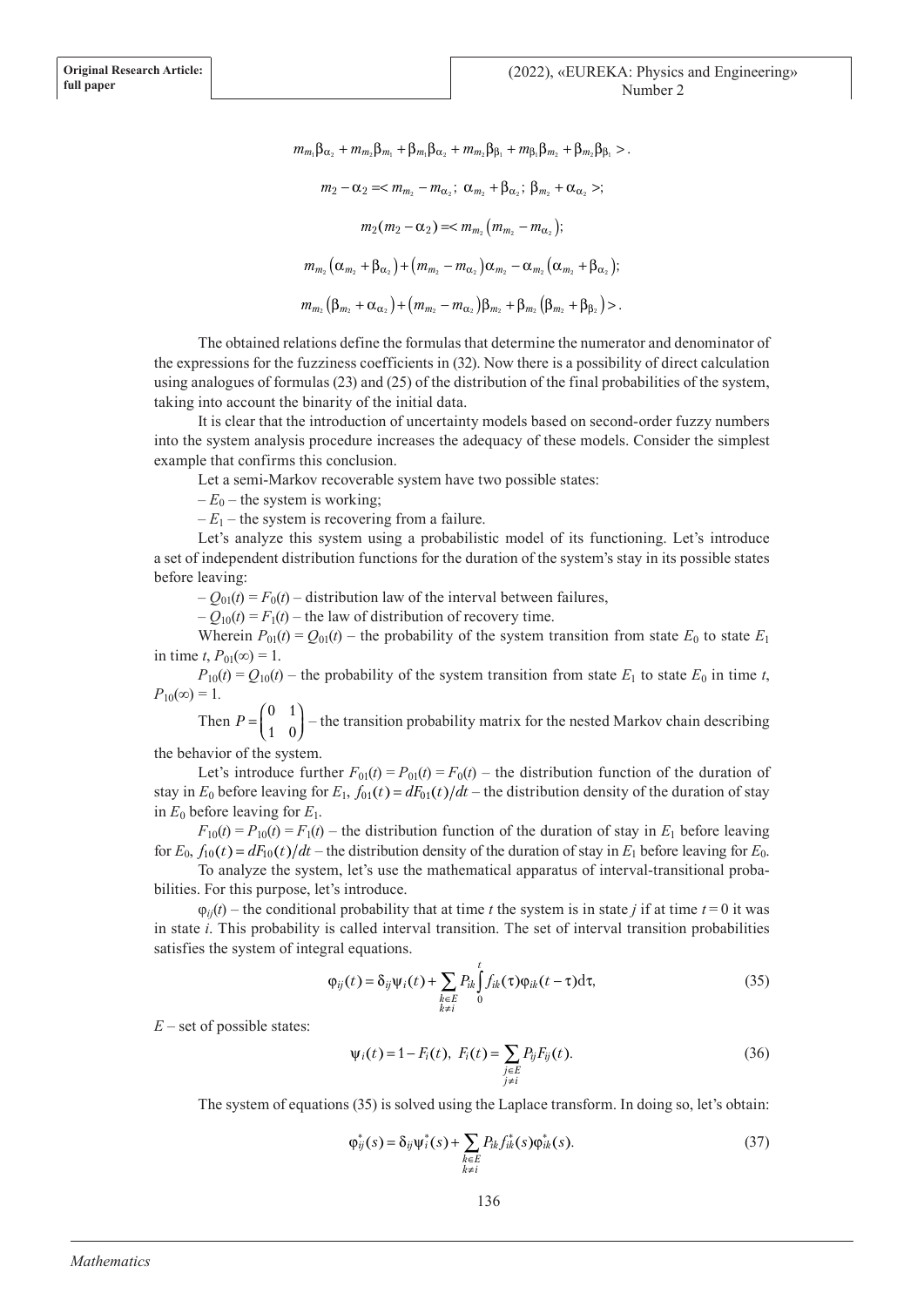Let's introduce matrices  $\varphi(t) = (\varphi_{ij}(t)), P = (p_{ij}(t)), f(t) = (f_{ij}(t)),$  diagonal matrices  $W(t) = (\delta_{ij}f_i(t)),$  $F_i(t) = (\delta_{ij}F_i(t))$ ,  $\psi(t) = (\delta_{ij}\psi(t))$  and their corresponding Laplace transform matrices. Using these matrices, let's obtain a compact representation of the system of equations (37). There is:

$$
\varphi^*(s) = \psi^*(s) + [Pof^*(s)]\varphi^*(s).
$$
 (38)

Here the record of the form  $C = A \circ B$  determines the specific nature of the execution of the operation of matrix multiplication, according to which  $c_{ii} = a_{ii}b_{ii}$ . Equation (38) is transformed into the form:

$$
\varphi^*(s) = \left[I - Pof^*(s)\right]^{-1} \psi^*(s).
$$
\n(39)

Further, since:

$$
\Psi^*(s) = \int_0^\infty e^{-st} \left[ 1 - \int_0^t f_i(\tau) d\tau \right] dt = -\frac{e^{-st}}{s} \bigg|_0^\infty - \frac{f_i^*(s)}{s} = \frac{1}{s} (1 - f_i^*(s)), \tag{40}
$$

then relation (39) is written as follows:

$$
\varphi^*(s) = [I - Pof(s)]^{-1} \frac{1}{s} (I - W), \tag{41}
$$

where, according to (40),

$$
\psi^*(s) = \frac{1}{s}(I - W).
$$

Let's use the obtained general relations to solve the specific problem of analyzing the system being restored formulated above. For this system:

$$
P = \begin{pmatrix} 0 & 1 \\ 1 & 0 \end{pmatrix}, f_{01}(t) = f_0(t), f_{10}(t) = f_1(t),
$$
  

$$
f(t) = \begin{pmatrix} 0 & f_0(t) \\ f_1(t) & 0 \end{pmatrix}, f^*(s) = \begin{pmatrix} 0 & f_0(s) \\ f_1(s) & 0 \end{pmatrix},
$$
  

$$
\Psi^*(s) = \begin{pmatrix} \Psi(s) & 0 \\ 0 & \Psi(s) \end{pmatrix}, f^*(s) = \begin{pmatrix} 1 - f_0(s) & 0 \\ 0 & 1 - f_1(s) \end{pmatrix}.
$$

Then relation (41) is transformed as follows:

$$
\varphi^*(s) = \left[ \begin{pmatrix} 1 & 0 \\ 0 & 1 \end{pmatrix} - \begin{pmatrix} 0 & 1 \\ 1 & 0 \end{pmatrix} \rho \begin{pmatrix} 0 & f_0(s) \\ f_1(s) & 0 \end{pmatrix} \right]^{-1} \begin{pmatrix} 1 - f_0(s) & 0 \\ 0 & 1 - f_1(s) \end{pmatrix} \frac{1}{s} =
$$
  
\n
$$
= \left[ \begin{pmatrix} 1 & 0 \\ 0 & 1 \end{pmatrix} - \begin{pmatrix} 0 & f_0(s) \\ f_1(s) & 0 \end{pmatrix} \right]^{-1} \begin{pmatrix} 1 - f_0(s) & 0 \\ 0 & 1 - f_1(s) \end{pmatrix} \frac{1}{s} =
$$
  
\n
$$
= \begin{pmatrix} 1 & -f_0(s) \\ -f_1(s) & 1 \end{pmatrix}^{-1} \begin{pmatrix} 1 - f_0(s) & 0 \\ 0 & 1 - f_1(s) \end{pmatrix} \frac{1}{s} =
$$
  
\n
$$
= \frac{1}{s(1 - f_0(s)f_1(s))} \begin{pmatrix} 1 & f_0(s) \\ f_1(s) & 1 \end{pmatrix}^{-1} \begin{pmatrix} 1 - f_0(s) & 0 \\ 0 & 1 - f_1(s) \end{pmatrix} =
$$
  
\n
$$
= \frac{1}{s(1 - f_0(s)f_1(s))} \begin{pmatrix} 1 - f_0(s) & f_0(s)(1 - f_1(s)) \\ f_1(s)(1 - f_0(s)) & 1 - f_1(s) \end{pmatrix}.
$$
 (42)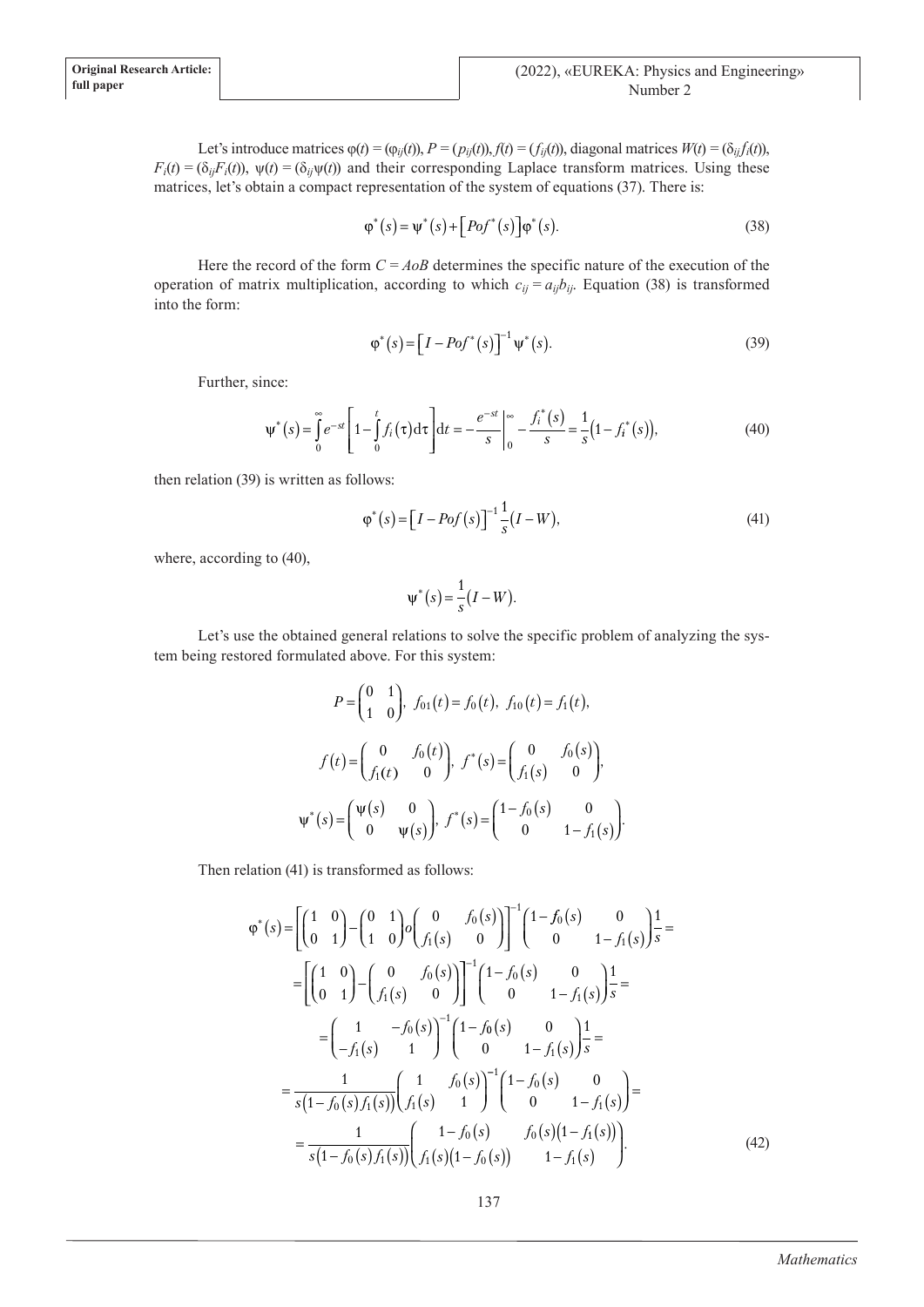Relation (42) represents the solution of the problem of system analysis in terms of the Laplace transform. The desired probability distribution of the system can be obtained using the inverse Laplace transform for specific descriptions of the distribution density of the duration of stay in each of the states of the system before leaving.

Let, for example, in the simplest possible particular case  $f_0(t) = \lambda e^{-\lambda t}$ ,  $f_1(t) = \mu e^{-\mu t}$ . Then,

$$
f_0(s) = \frac{\lambda}{s + \lambda}, \ \ f_1(s) = \frac{\mu}{s + \mu}.
$$

Wherein,

$$
\varphi^*(s) = \frac{1}{s\left(1 - \frac{\lambda\mu}{(s+\lambda)(s+\mu)}\right)} \left(\frac{1 - \frac{\lambda}{s+\lambda}}{s+\lambda}\frac{\lambda}{s+\lambda}\left(1 - \frac{\mu}{s+\mu}\right)\right) = \frac{1}{s\left(s+\lambda\right)(s+\mu)} \left(\frac{\mu}{s+\lambda}\left(1 - \frac{\lambda}{s+\lambda}\right)\right) \left(1 - \frac{\mu}{s+\mu}\right) = \frac{1}{s\left(s+\lambda\right)(s+\mu)} \left(\frac{s}{s+\lambda}\frac{s\lambda}{(s+\lambda)(s+\mu)}\right) = \frac{1}{s\left(s+\lambda+\mu\right)} \left(\frac{s+\mu}{\mu}\frac{\lambda}{s+\lambda}\right).
$$

From here:

$$
\varphi_{00}(s) = \frac{1}{s(s+\lambda+\mu)} = \frac{\mu}{s(\lambda+\mu)} + \frac{\lambda}{(\lambda+\mu)(s+\lambda+\mu)}.
$$

Performing the inverse Laplace transform, let's obtain:

$$
\varphi_{00}(s) = \frac{\mu}{\lambda + \mu} + \frac{\lambda}{\lambda + \mu} e^{-(\lambda + \mu)t}.
$$
\n(43)

Similar actions with other elements of the matrix Φ(*s*) lead to the following results:

$$
\varphi_{01}(s) = \frac{\lambda}{\lambda + \mu} \left( 1 - e^{-(\lambda + \mu)t} \right),\tag{44}
$$

$$
\varphi_{10}(s) = \frac{\mu}{\lambda + \mu} \left( 1 - e^{-(\lambda + \mu)t} \right),\tag{45}
$$

$$
\varphi_{00}(s) = \frac{\lambda}{\lambda + \mu} + \frac{\lambda}{\lambda + \mu} \frac{\mu}{\lambda + \mu} e^{-(\lambda + \mu)t}.
$$
\n(46)

Let's now solve the problem of analyzing the same restoration system for the case when the analytical descriptions of the distribution laws for the duration of stay in each of the states are not clearly defined. Let the membership function of the fuzzy value of the duration  $T_0$  of stay in the state  $E_0$  before the transition to  $E_1$  has the form:

$$
\mu(T_0) = \begin{cases}\n0, T_0 \le a_0, \\
\frac{T_0 - a_0}{b_0 - a_0}, a_0 \le T_0 \le b_0, \\
\frac{c_0 - T_0}{c_0 - b_0}, b_0 \le T_0 \le c_0, \\
0, T_0 > c_0.\n\end{cases}
$$
\n(47)

In this case, in accordance with  $(22)$ , the average duration of stay in  $E_0$  before leaving for  $E_1$  is equal to:

$$
\overline{T}_0 = \frac{a_0 + b_0 + c_0}{3}.
$$
\n(48)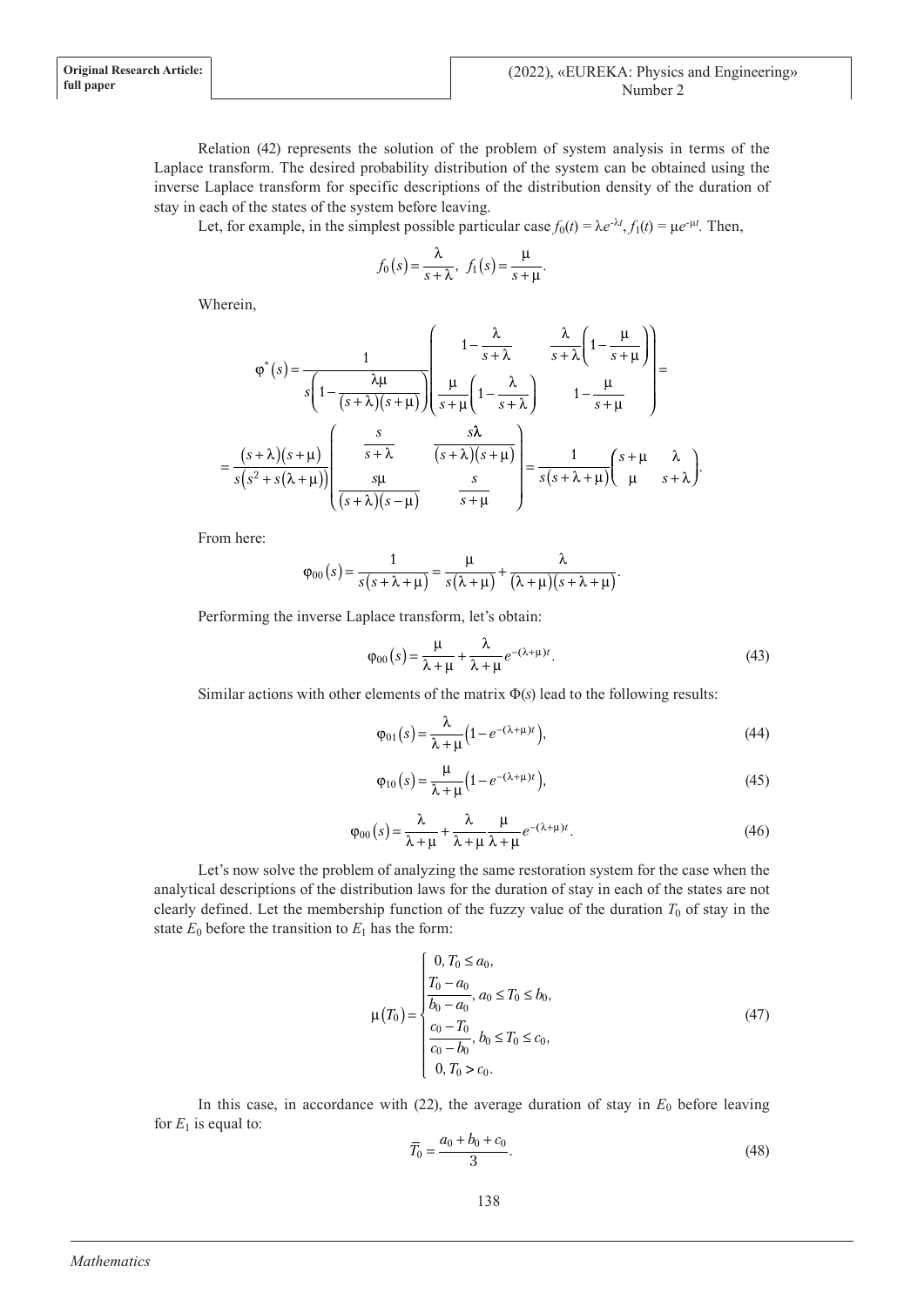Similarly, let's introduce the membership function of the fuzzy value of the duration  $T_1$  of stay in  $E_1$  before the transition  $E_0$ :

$$
\mu(T_1) = \begin{cases}\n0, T_1 \le a_1, \\
\frac{T_1 - a_1}{b_1 - a_1}, a_1 \le T_1 \le b_1, \\
\frac{c_1 - T_1}{c_1 - b_1}, b_1 \le T_1 \le c_1, \\
0, T_1 > c_1.\n\end{cases}
$$
\n(49)

At the same time, the average duration of stay in  $E_1$  before leaving for  $E_0$  is equal to:

$$
\overline{T}_1 = \frac{a_1 + b_1 + c_1}{3}.
$$
\n(50)

Further, the matrix of transition probabilities in the system under consideration has the same form as before  $P = \left($ ľ  $\overline{a}$  $\begin{pmatrix} 0 & 1 \\ 1 & 0 \end{pmatrix}$ .

Let's introduce the matrix system of equations:

$$
\big(\pi_0\pi_1\big)\!=\!\big(\pi_0\pi_1\big)\!\!\begin{pmatrix}0&1\\1&0\end{pmatrix}\!\!,
$$

regarding the probabilities of the states of the system.

This system has a simple solution:  $\pi_0 = \pi_1 = 1/2$ .

Now, using (25), let's obtain the distribution of the final probabilities of the system states:

$$
P_0 = \frac{\pi_0 \overline{T_0}}{\pi_0 T_0 + \pi_1 T_1}, \ \ P_1 = \frac{\pi_1 \overline{T_1}}{\pi_0 T_0 + \pi_1 T_1}.
$$
\n(51)

It is clear that the solution obtained, in view of the low accuracy of models (47), (49), should be considered the first approximation to the description of the system functioning process. Therefore, in accordance with the proposed methodology, let's move on to a more adequate representation of this process in terms of bi-fuzzy mathematics.

Let, as a result of processing the initial array of observations divided into groups, the membership functions of the parameters of the membership functions (47), (49), given by the tuples:

$$
a_0 = \langle m_{a_0}, \alpha_{a_0}, \beta_{a_0} \rangle, b_0 = \langle m_{b_0}, \alpha_{b_0}, \beta_{b_0} \rangle, c_0 = \langle m_{c_0}, \alpha_{c_0}, \beta_{c_0} \rangle,
$$
  

$$
a_1 = \langle m_{a_1}, \alpha_{a_1}, \beta_{a_1} \rangle, b_1 = \langle m_{b_1}, \alpha_{b_1}, \beta_{b_1} \rangle, c_1 = \langle m_{c_1}, \alpha_{c_1}, \beta_{c_1} \rangle.
$$
 (52)

The average values of fuzzy numbers  $a_0$ ,  $b_0$ ,  $c_0$ ,  $a_1$ ,  $b_1$ ,  $c_1$  are determined by the relations [16]:

$$
\overline{a}_{0} = \frac{(m_{a_{0}} - \alpha_{a_{0}}) + m_{a_{0}} + (m_{a_{0}} + \beta_{a_{0}})}{3} = m_{a_{0}} + \frac{\beta_{a_{0}} - \alpha_{a_{0}}}{3},
$$
\n
$$
\overline{b}_{0} = \frac{(m_{b_{0}} - \alpha_{b_{0}}) + m_{b_{0}} + (m_{b_{0}} + \beta_{b_{0}})}{3} = m_{b_{0}} + \frac{\beta_{b_{0}} - \alpha_{b_{0}}}{3},
$$
\n
$$
\overline{c}_{0} = \frac{(m_{c_{0}} - \alpha_{c_{0}}) + m_{c_{0}} + (m_{c_{0}} + \beta_{c_{0}})}{3} = m_{c_{0}} + \frac{\beta_{c_{0}} - \alpha_{c_{0}}}{3},
$$
\n
$$
\overline{a}_{1} = \frac{(m_{a_{1}} - \alpha_{a_{1}}) + m_{a_{1}} + (m_{a_{1}} + \beta_{a_{1}})}{3} = m_{a_{1}} + \frac{\beta_{a_{1}} - \alpha_{a_{1}}}{3},
$$
\n
$$
\overline{b}_{1} = \frac{(m_{b_{1}} - \alpha_{b_{1}}) + m_{b_{1}} + (m_{b_{1}} + \beta_{b_{1}})}{3} = m_{b_{1}} + \frac{\beta_{b_{1}} - \alpha_{b_{1}}}{3},
$$
\n
$$
\overline{c}_{1} = \frac{(m_{c_{1}} - \alpha_{c_{1}}) + m_{c_{1}} + (m_{c_{1}} + \beta_{c_{1}})}{3} = m_{c_{1}} + \frac{\beta_{c_{1}} - \alpha_{c_{1}}}{3}.
$$
\n(53)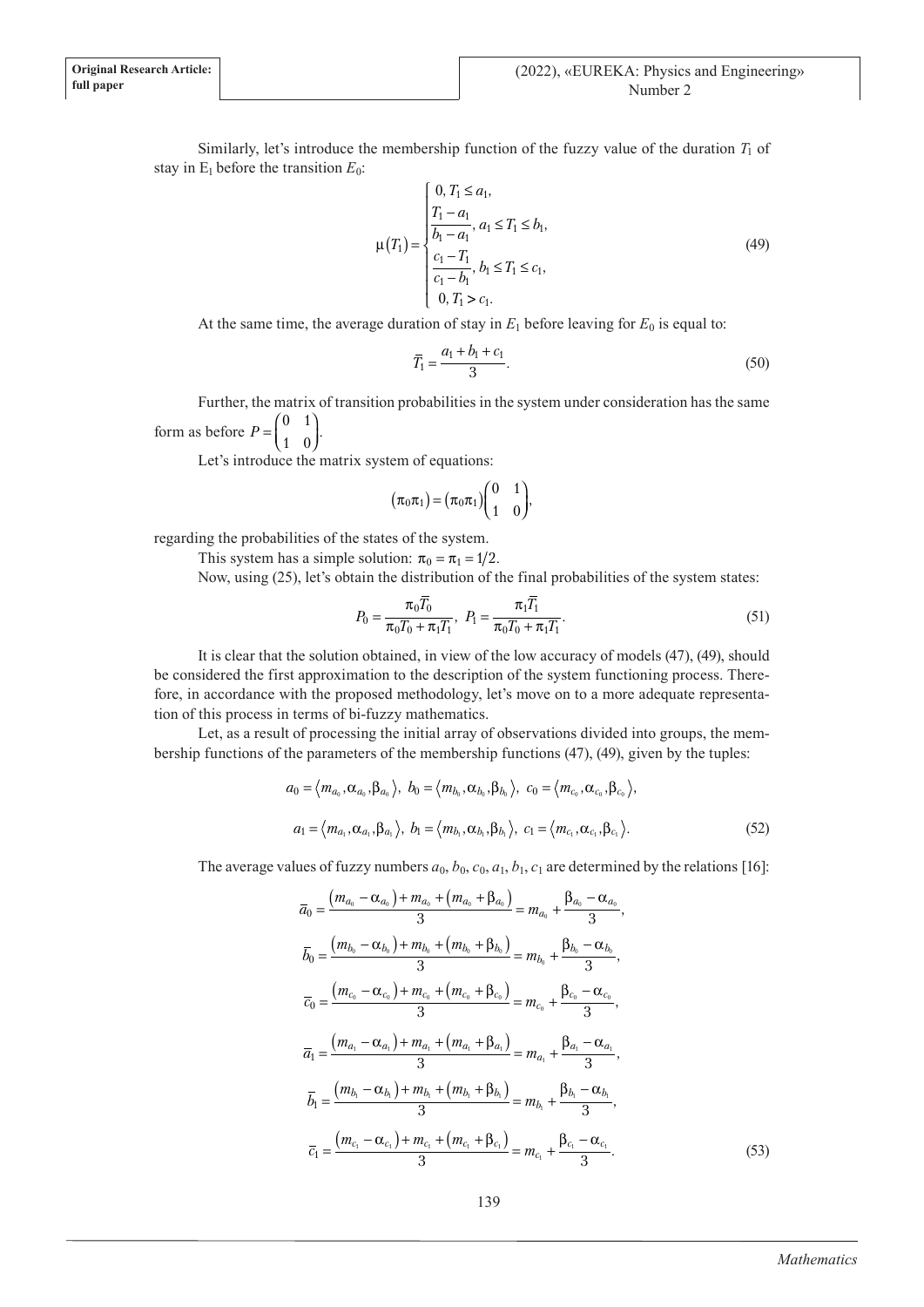Let's substitute the obtained estimates of the average values of the parameters of the membership functions of the bi-fuzzy numbers  $T_0$  and  $T_1$  into (48) and (50) to calculate the expected values  $\overline{T}_0$  and  $\overline{T}_1$  of these numbers as well. The final operation is the substitution of and in (51) to obtain the required probability distribution of the system states.

Let's illustrate the practical expediency of applying the described technique with a numerical example.

Let's set fuzzy numbers  $T_0$  and  $T_1$ :

$$
T_0 = \langle m_{T_0}, \alpha_{T_0}, \beta_{T_0} \rangle = \langle 120, 60, 30 \rangle, \ T_1 = \langle m_{T_1}, \alpha_{T_1}, \beta_{T_1} \rangle = \langle 15, 10, 55 \rangle.
$$

Using (22), let's obtain  $\bar{T}_0 = 110$ ,  $\bar{T}_1 = 30$ .

Next, using formulas (23), let's calculate the probabilities of the states:

$$
P_1 = \frac{\frac{1}{2}110}{\frac{1}{2}110 + \frac{1}{2}30} = 0.785; \ P_2 = \frac{\frac{1}{2}30}{\frac{1}{2}110 + \frac{1}{2}30} = 0.215.
$$

Let, now, based on the results of refining calculations, descriptions of fuzzy parameters of membership functions (47), (49) are obtained in the form (52):

$$
a_0 = \langle 110, 50, 10 \rangle
$$
,  $b_0 = \langle 120, 0, 0 \rangle$ ,  $c_0 = \langle 145, 5, 5 \rangle$ ,  
 $a_1 = \langle 7.5, 2.5, 2.5 \rangle$ ,  $b_1 = \langle 15, 0, 0 \rangle$ ,  $c_1 = \langle 30, 10, 40 \rangle$ .

Using (53), let's calculate the average values of fuzzy numbers  $a_0$ ,  $b_0$ ,  $c_0$ ,  $a_1$ ,  $b_1$ ,  $c_1$ . In doing so:

$$
\overline{a}_0 = 96.6, \ \overline{b}_0 = 120, \ \overline{c}_0 = 145,
$$
  
 $\overline{a}_1 = 7.5, \ \overline{b}_1 = 15, \ \overline{c}_1 = 40.$ 

Then, according to (22):

$$
\overline{T}_1 = \frac{96.6 + 120 + 145}{3} = 120.3, \ \overline{T}_2 = \frac{7.5 + 15 + 40}{3} = 20.8.
$$

Now the calculation by formulas (23) gives the distribution of the final probabilities of the system states.

$$
P_1 = \frac{120.3}{141.1} = 0.85; \ P_2 = \frac{20.8}{141.1} = 0.15.
$$

The obtained refined probability distribution of the system states differs markedly from the previous one, thus naturally confirming the expediency of searching and using the most adequate models.

Thus, the urgent need to adequately take into account the real uncertainty in the estimates of the values of controlled parameters of dynamic systems led to the need to develop an appropriate mathematical apparatus. Adequate formulation of the problems of analysis of such systems determined the direction and purpose of research. It is clear that in specific problems of practical analysis of the efficiency of real systems, the necessary initial data on the parameters of systems can be obtained only through proper statistical processing of their direct measurements. These data are further correctly used to restore the membership functions of the fuzzy parameters of the ana-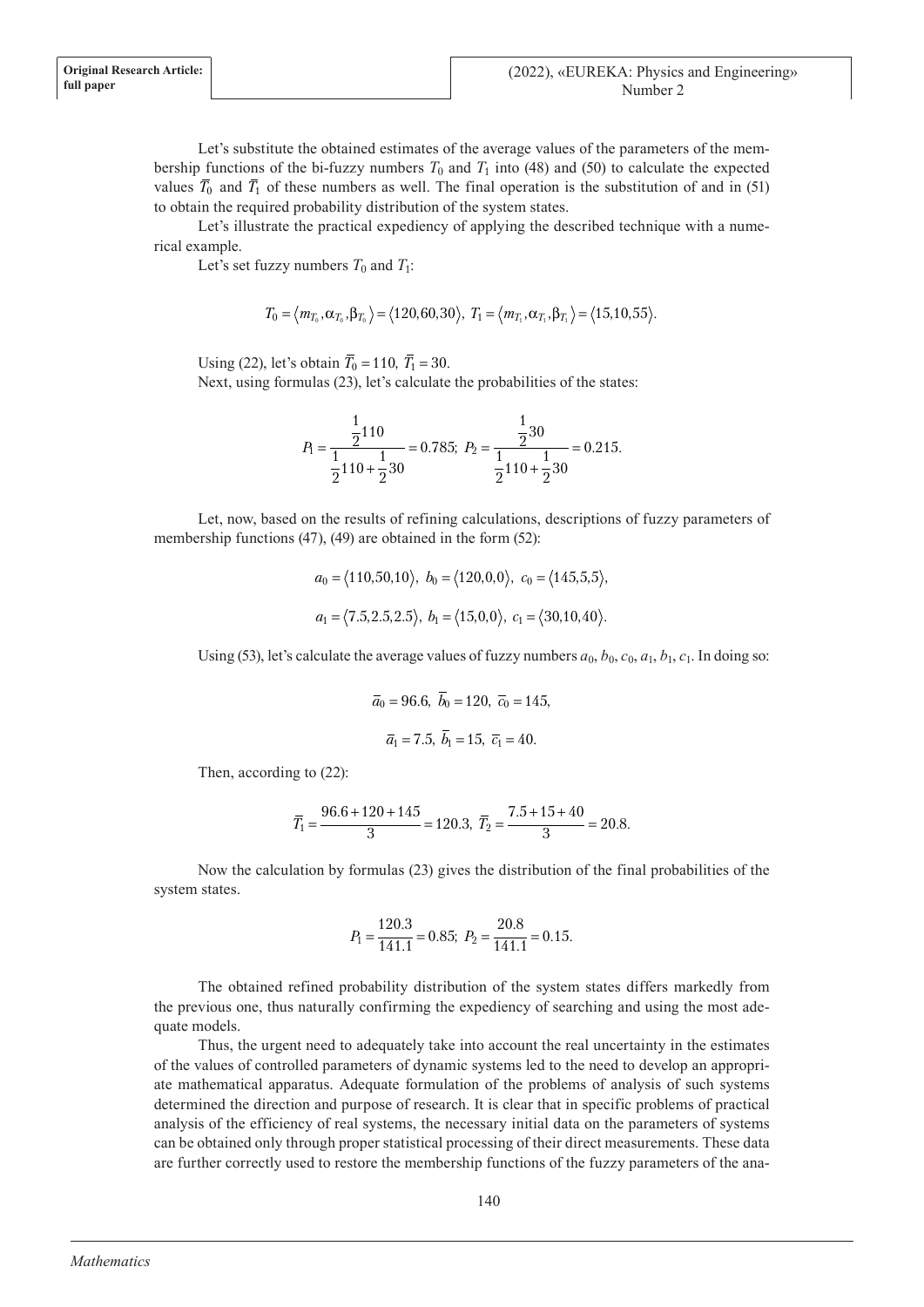lyzed system. Analytical descriptions of these functions are obtained by the maximum likelihood method and are the basis of the proposed method for analyzing fuzzy semi-Markov systems. This method radically improves the well-known interval method for solving the problem, the possibilities of which are limited to obtaining only pessimistic and optimistic estimates of the efficiency of real systems. The obtained method offers a new toolkit for solving the problem of analysis of semi-Markov systems, in the case when the parameters of membership functions of fuzzy measurements are themselves fuzzy. The possibility of calculating the membership functions of the bi-fuzzy numbers that arise in this case is considered. This method significantly increases the adequacy of solving practical problems of the analysis of semi-Markov systems, filling the existing gap in the general theory of the study of complex systems under conditions of real hierarchical uncertainty.

The direction of further research is related to the development of a method for analyzing systems in an even more complex situation, when, as a result of the limited initial data, correct statistical estimation is provided only when calculating the expected value and variation of the estimated parameters. The solution of the problem in this case is possible using the theory of continual linear programming.

## **4. Conclusions**

The semi-Markov model of functioning of complex systems is considered. A technology for the analysis of such systems is proposed for the following standard models for setting the initial data: probabilistic, fuzzy, and bi-fuzzy.

A technique for estimating the parameters of the membership functions of the parameters of the system model based on the results of processing an array of fuzzy initial data has been developed. At the same time, a situation typical for practice is considered, when these data have hierarchical uncertainty, that is, they are bi-fuzzy. Using the proposed rules for performing operations on a set of such numbers, a method for calculating the final probability distribution of system states is obtained. A real possibility of a significant increase in the adequacy of traditional fuzzy models of systems functioning due to the use of a binomial description of the initial data is shown.

#### 

#### **References**

- [1] Korolyuk, V. S., Turbin, A. F. (1976). Polumarkovskie protsessy i ikh primenenie. Kharkiv: Nauk. dumka, 182.
- [2] Grabski F. (2007). Applications of semi-Markov processes in reliability. RTA, 3-4, 60–75. Available at: http://www.gnedenko. net/Journal/2007/03-042007/article07\_32007.pdf
- [3] Limnios, N., Oprişan, G. (2001). Semi-Markov processes and reliability. Boston, 222. doi: https://doi.org/10.1007/978-1- 4612-0161-8
- [4] Kashtanov, V. A., Medvedev, A. I. (2002). Teoriya nadezhnosti slozhnykh sistem. Moscow: Evr. tsentr, 196.
- [5] Obzherin, Yu. E. (2019). Polumarkovskie i skrytye markovskie i polumarkovskie modeli sistem energetiki. Izvestiya RAN. Energetika, 5, 26–32. doi: https://doi.org/10.1134/s0002331019050091
- [6] Zadeh, L. A. (1965). Fuzzy sets. Information and Control, 8 (3), 338–353. doi: https://doi.org/10.1016/s0019-9958(65)90241-x
- [7] Dyubua, D., Prad, A. (1990). Teoriya vozmozhnostey. Prilozhenie k predstavleniyu znaniy v informatike. Moscow: Radio i svyaz', 286.
- [8] Raskin, L. G., Seraya, O. V. (2008). Nechetkaya matematika. Kharkiv: Parus, 352.
- [9] Glushko, S. I., Boyarinov, Yu. G. (2012). Polumarkovskie modeli sistem s nechetkimi parametrami. Programmirovanie, produkty i sistemy, 2, 141–150.
- [10] Boyarinov, Yu. G., Borisov, V. V., Mischenko, V. K., Dli, M. N. (2012). Metod postroeniya nechetkoy polumarkovskoy modeli funktsionirovaniya slozhnykh sistem. Programmirovanie produkty i sistemy, 3, 70–78.
- [11] Demenkov, N. P., Mirkin, E. A., Mochalov, I. A. (2020). Markov and Semi-Markov Processes with Fuzzy States. Part 1. Markov Processes. Informacionnye Tehnologii, 26 (6), 323–334. doi: https://doi.org/10.17587/it.26.323-334
- [12] Bhattacharyya, M. (1998). Fuzzy Markovian decision process. Fuzzy Sets and Systems, 99 (3), 273–282. doi: https://doi.org/ 10.1016/s0165-0114(96)00400-9
- [13] Praba, B., Sujatha, R., Srikrishna, S. (2009). Fuzzy reliability measures of fuzzy probabilistic semi-Markov model. International Journal of Recent Trends in Engineering, 2 (2), 25–29. Available at: https://www.researchgate.net/profile/Sujatha-Ramalingam/publication/228642650\_Fuzzy\_Reliability\_Measures\_of\_Fuzzy\_Probabilistic\_Semi-Markov\_Model/links/5461b-95b0cf2c1a63bff9aca/Fuzzy-Reliability-Measures-of-Fuzzy-Probabilistic-Semi-Markov-Model.pdf